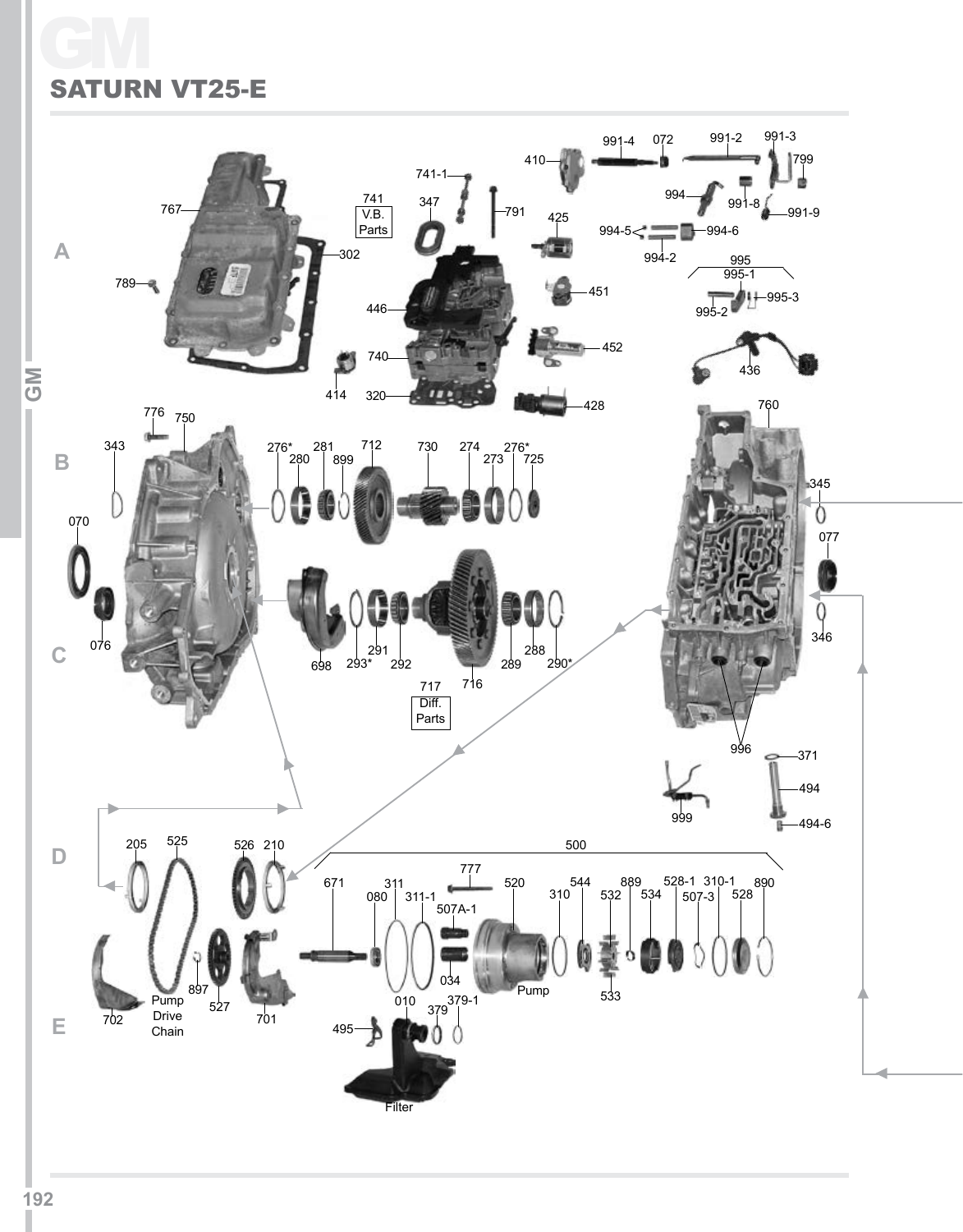

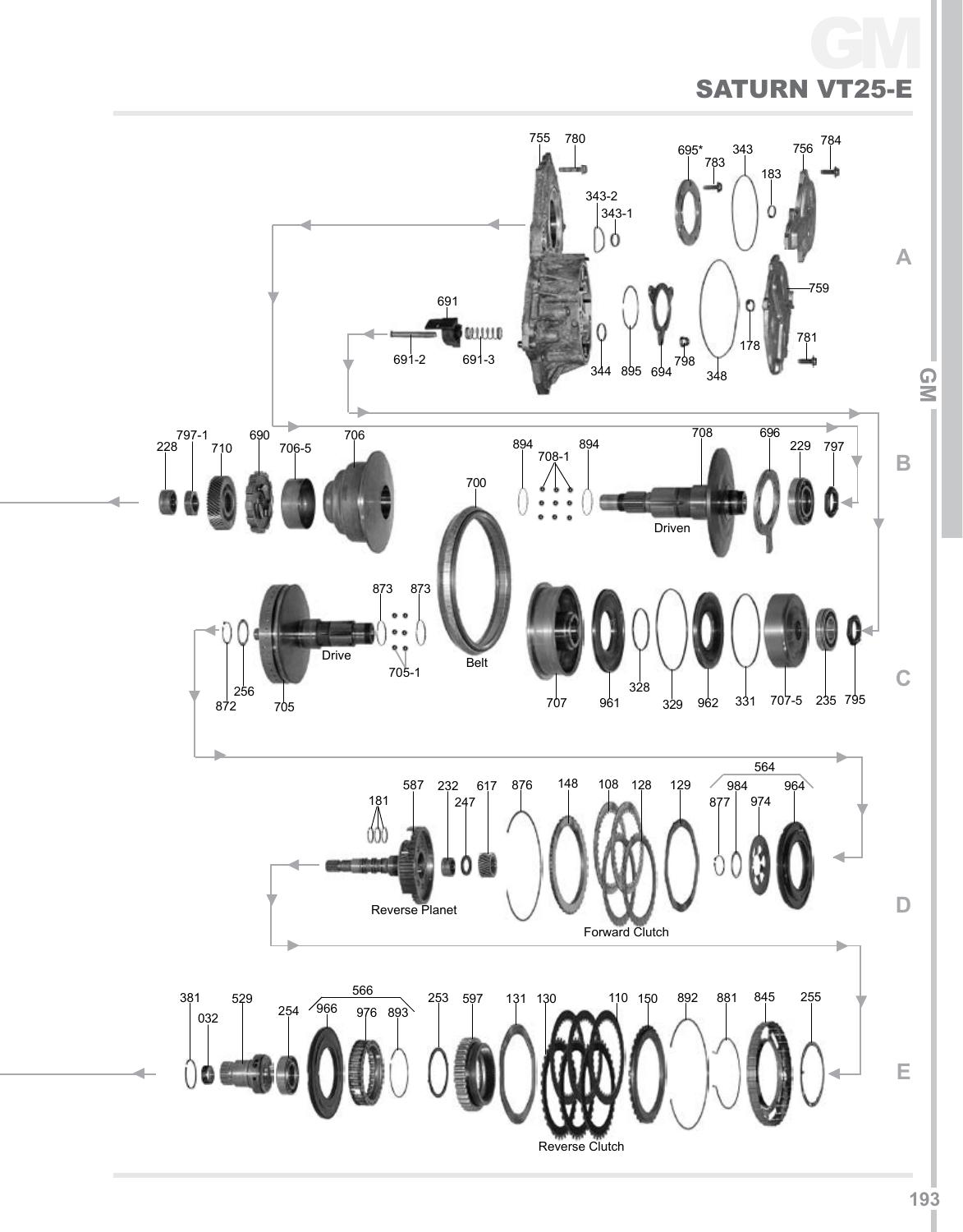## **SATURN VT25-E**

|       | ILL# Part# | <b>SATURN VT25-E</b>                   | QTY<br>REF# |
|-------|------------|----------------------------------------|-------------|
|       |            | <b>OVERHAUL KITS &amp; PISTON KITS</b> |             |
|       |            |                                        |             |
|       |            |                                        |             |
|       |            |                                        |             |
|       |            | <b>MASTER W/STEELS KITS</b>            |             |
|       |            |                                        |             |
|       |            |                                        |             |
|       |            |                                        |             |
|       |            | <b>FILTERS</b>                         |             |
|       |            |                                        |             |
|       |            | <b>BUSHINGS</b>                        |             |
|       |            |                                        |             |
| $032$ |            |                                        |             |
| $034$ |            |                                        |             |
|       |            |                                        |             |
|       |            | <b>METAL CLAD SEALS</b>                |             |
|       |            |                                        |             |
|       |            |                                        |             |
|       |            |                                        |             |
|       |            |                                        |             |
|       |            |                                        |             |
|       |            | <b>FRICTIONS</b>                       |             |
|       |            |                                        |             |
|       |            |                                        |             |
|       |            |                                        |             |
|       |            |                                        |             |
|       |            |                                        |             |
|       |            | <b>STEELS</b>                          |             |
|       |            |                                        |             |
| $131$ |            |                                        |             |
|       |            |                                        |             |
|       |            | <b>PRESSURE PLATES</b>                 |             |
|       |            |                                        |             |
|       |            |                                        |             |
|       |            | <b>SEALING RINGS</b>                   |             |
|       |            |                                        |             |
|       |            |                                        |             |
|       |            |                                        |             |
|       |            |                                        |             |
|       |            |                                        |             |
|       |            | <b>WASHERS &amp; BEARINGS</b>          |             |
|       |            |                                        |             |
|       |            |                                        |             |
|       |            |                                        |             |
|       |            |                                        |             |
|       |            |                                        |             |
|       |            |                                        |             |
|       |            |                                        |             |
|       |            |                                        |             |
|       |            |                                        |             |
|       |            |                                        |             |
|       |            |                                        |             |
|       |            |                                        |             |
|       |            |                                        |             |
|       |            |                                        |             |
|       |            |                                        |             |
|       |            |                                        |             |
|       |            |                                        |             |
|       |            |                                        |             |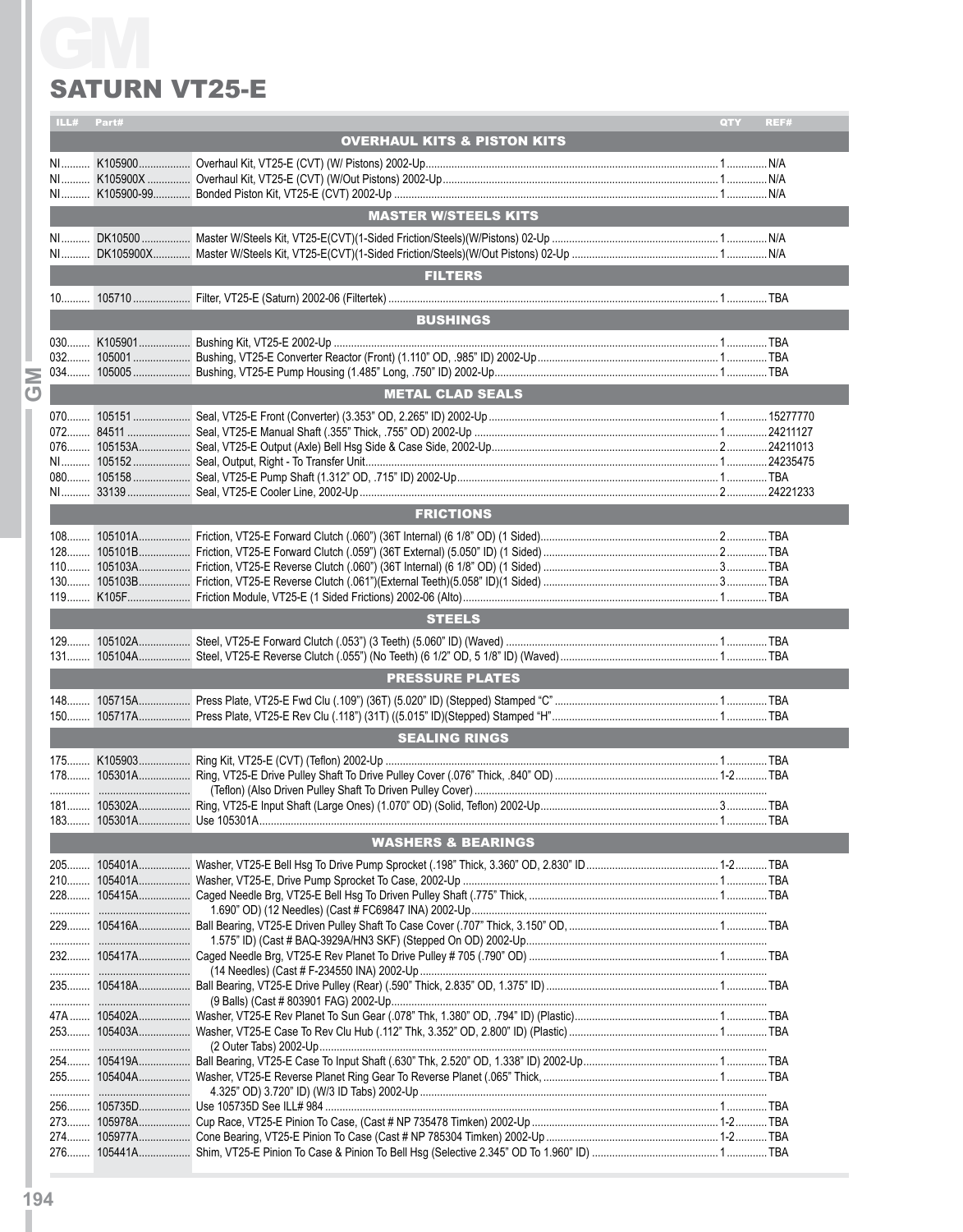### **SA** GM VT25-E

| ILL# Part# |                                                                                                                          | <b>QTY</b> | REF# |                  |
|------------|--------------------------------------------------------------------------------------------------------------------------|------------|------|------------------|
|            |                                                                                                                          |            |      |                  |
|            |                                                                                                                          |            |      |                  |
|            |                                                                                                                          |            |      |                  |
|            |                                                                                                                          |            |      |                  |
|            |                                                                                                                          |            |      |                  |
|            |                                                                                                                          |            |      |                  |
|            |                                                                                                                          |            |      |                  |
|            |                                                                                                                          |            |      |                  |
|            |                                                                                                                          |            |      |                  |
|            | <b>GASKETS &amp; RUBBER COMPONENTS</b>                                                                                   |            |      |                  |
|            |                                                                                                                          |            |      |                  |
|            |                                                                                                                          |            |      |                  |
|            |                                                                                                                          |            |      |                  |
|            | <b>TECHNICAL MANUALS</b>                                                                                                 |            |      |                  |
|            |                                                                                                                          |            |      | $\mathbf \Omega$ |
|            |                                                                                                                          |            |      | $\leq$           |
|            | <b>ELECTRICAL COMPONENTS</b>                                                                                             |            |      |                  |
|            |                                                                                                                          |            |      |                  |
|            |                                                                                                                          |            |      |                  |
|            |                                                                                                                          |            |      |                  |
|            |                                                                                                                          |            |      |                  |
|            |                                                                                                                          |            |      |                  |
|            |                                                                                                                          |            |      |                  |
|            |                                                                                                                          |            |      |                  |
|            |                                                                                                                          |            |      |                  |
|            |                                                                                                                          |            |      |                  |
|            | <b>MISCELLANEOUS COMPONENTS</b>                                                                                          |            |      |                  |
|            |                                                                                                                          |            |      |                  |
|            | <b>PUMPS &amp; PUMP COMPONENTS</b>                                                                                       |            |      |                  |
|            |                                                                                                                          |            |      |                  |
|            |                                                                                                                          |            |      |                  |
| 526        |                                                                                                                          |            |      |                  |
|            |                                                                                                                          |            |      |                  |
| 529        |                                                                                                                          |            |      |                  |
|            | <b>CLUTCH PISTON KITS, PLANETS, RING GEARS &amp; SUN GEARS</b>                                                           |            |      |                  |
|            |                                                                                                                          |            |      |                  |
|            |                                                                                                                          |            |      |                  |
|            |                                                                                                                          |            |      |                  |
|            |                                                                                                                          |            |      |                  |
|            |                                                                                                                          |            |      |                  |
|            |                                                                                                                          |            |      |                  |
|            |                                                                                                                          |            |      |                  |
|            |                                                                                                                          |            |      |                  |
|            |                                                                                                                          |            |      |                  |
|            | <b>CVT &amp; DIFFERENTIAL COMPONENTS</b>                                                                                 |            |      |                  |
|            |                                                                                                                          |            |      |                  |
|            |                                                                                                                          |            |      |                  |
|            |                                                                                                                          |            |      |                  |
|            |                                                                                                                          |            |      |                  |
|            |                                                                                                                          |            |      |                  |
|            |                                                                                                                          |            |      |                  |
|            |                                                                                                                          |            |      |                  |
|            |                                                                                                                          |            |      |                  |
|            |                                                                                                                          |            |      |                  |
|            |                                                                                                                          |            |      |                  |
|            |                                                                                                                          |            |      |                  |
|            |                                                                                                                          |            |      |                  |
|            |                                                                                                                          |            |      |                  |
|            |                                                                                                                          |            |      |                  |
|            |                                                                                                                          |            |      |                  |
|            |                                                                                                                          |            |      |                  |
|            |                                                                                                                          |            |      |                  |
|            | 707-5  105660B  Cover, VT25-E Drive Pulley (Rear Half)(1.514" Thick, 5.350" OD)(#700259/12 & 04/244/0303) 2002-Up  1 TBA |            |      |                  |
|            |                                                                                                                          |            |      |                  |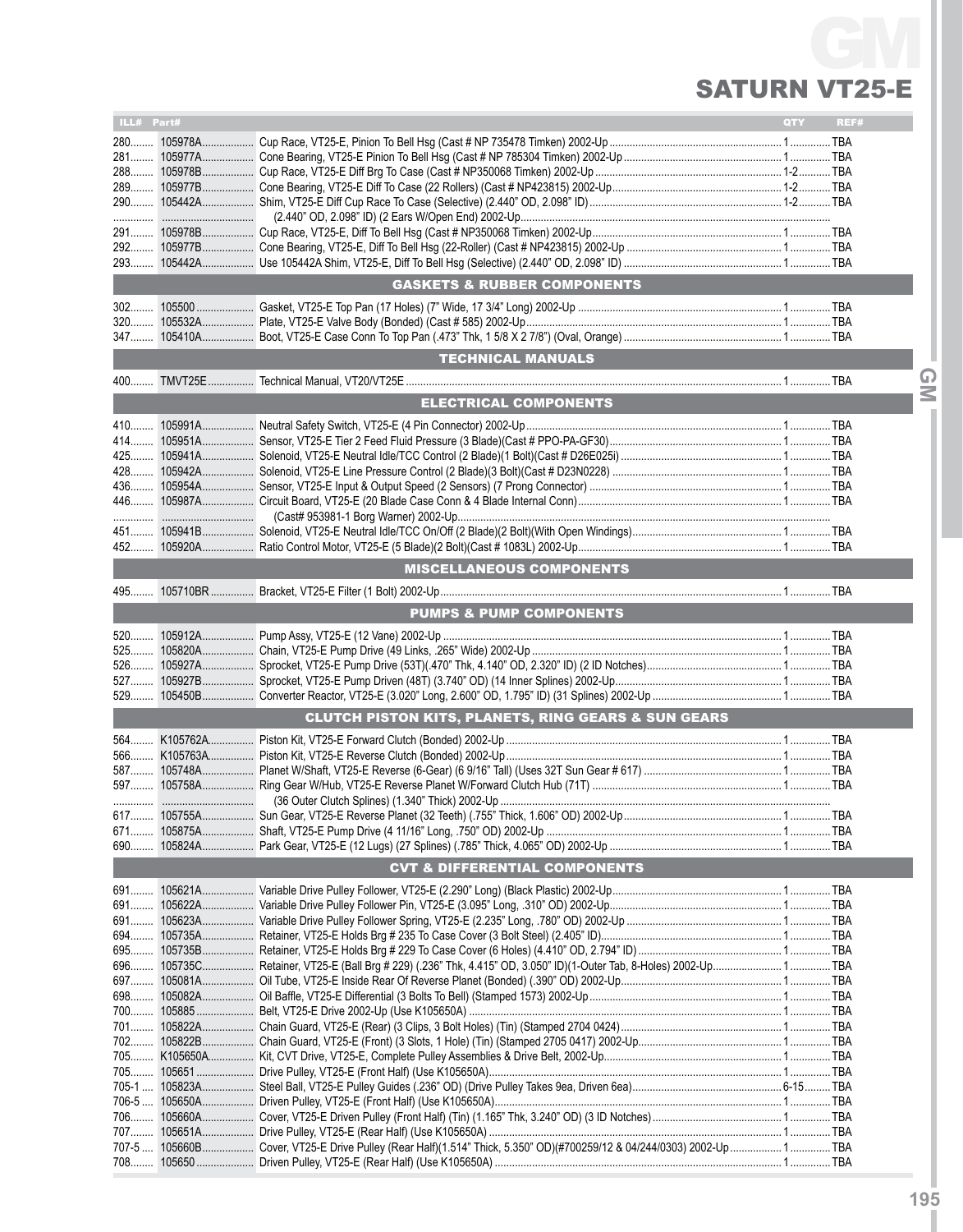## **SATURN VT25-E**

|                                                     | <b>SATURN VT25-E</b> |                                                                                                                         |  |      |  |  |  |
|-----------------------------------------------------|----------------------|-------------------------------------------------------------------------------------------------------------------------|--|------|--|--|--|
| ILL#                                                | Part#                |                                                                                                                         |  | REF# |  |  |  |
|                                                     |                      |                                                                                                                         |  |      |  |  |  |
|                                                     |                      | <b>VALVE BODIES</b>                                                                                                     |  |      |  |  |  |
|                                                     |                      |                                                                                                                         |  |      |  |  |  |
| <b>HOUSINGS, CASES, PISTONS &amp; MISCELLANEOUS</b> |                      |                                                                                                                         |  |      |  |  |  |
|                                                     |                      |                                                                                                                         |  |      |  |  |  |
|                                                     |                      |                                                                                                                         |  |      |  |  |  |
|                                                     |                      |                                                                                                                         |  |      |  |  |  |
|                                                     |                      |                                                                                                                         |  |      |  |  |  |
|                                                     |                      |                                                                                                                         |  |      |  |  |  |
|                                                     |                      |                                                                                                                         |  |      |  |  |  |
|                                                     |                      |                                                                                                                         |  |      |  |  |  |
|                                                     |                      | 976 105873A Spring & Retainer, VT25-E Rev Clu Return (.920" Thick, 4.380" OD, 3.240" ID, 30-Coil Springs) 2002-Up 1 TBA |  |      |  |  |  |
|                                                     |                      |                                                                                                                         |  |      |  |  |  |
|                                                     |                      |                                                                                                                         |  |      |  |  |  |